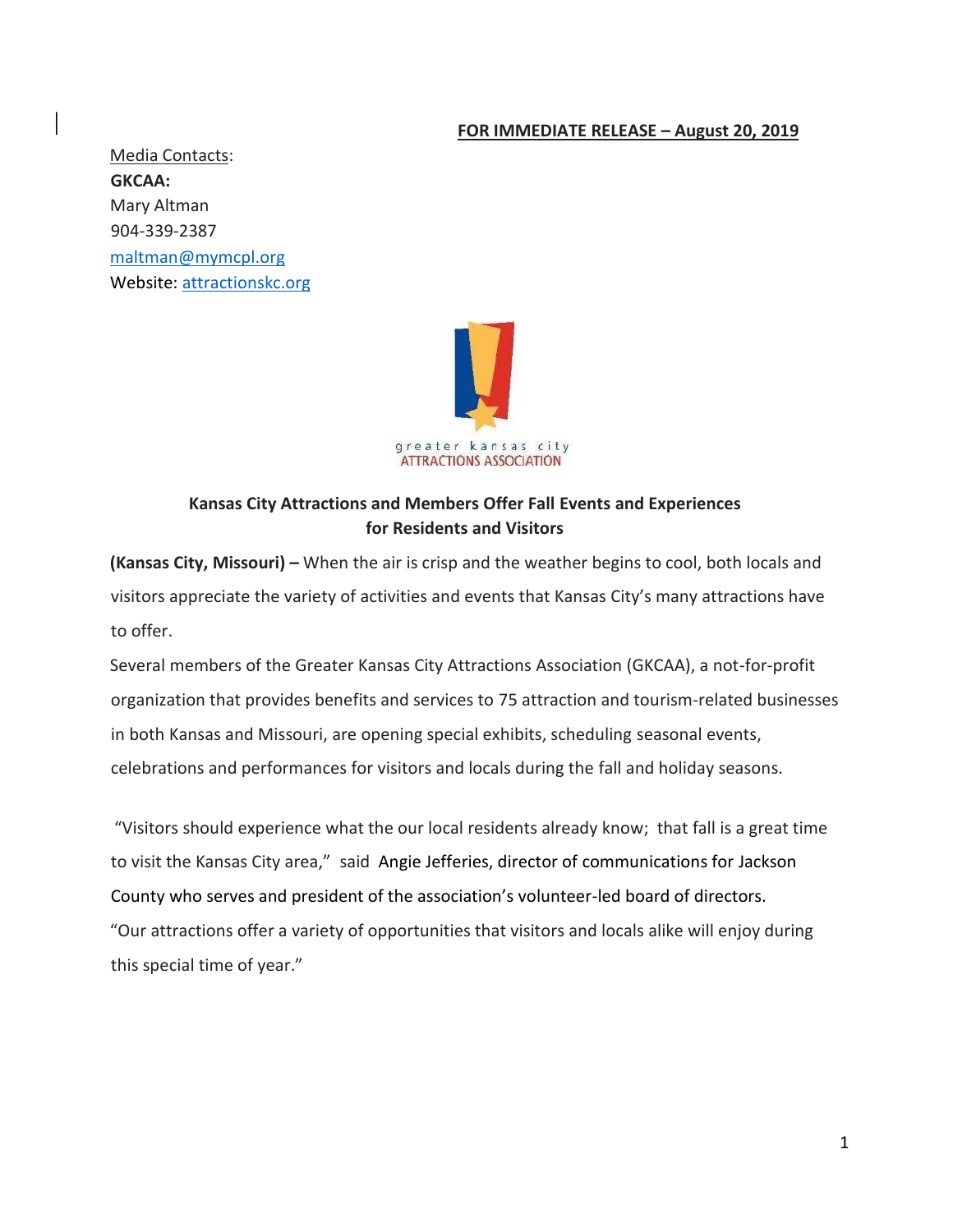#### **Throughout September – November**

The National Museum of Toys and Miniatures **Information:** [toyandminiaturemuseum.org/current](https://toyandminiaturemuseum.org/current/)



**The Doll Gallery** (Through February 02, 2022) Thirty-five new dolls are on exhibit, including a Queen Anne-style doll (1750-1800); Baby Moss, a 10" baby doll (c. 1895) by African American artist Leo Moss and more.

#### **A Space of Our Own: Dollhouses of the 20th Century** (Through January 06, 2020)

Over the last 200 years, dollhouses have evolved alongside the children who played with them. In a world designed for adults, the dollhouse has provided kids with a space of their own to dream and imagine.

**Parlor Performance: Theatrical Toys for Home Play** (Oct. 19, 2019 —August 16, 2020) Learn about theatrical toys in a fun, interactive experience for visitors of all ages. Visitors will learn how these toys historically encouraged performance play in the home and learn about the ways that toys interconnect with social and cultural developments.

#### National World War I Museum & Memorial

**The Vietnam War: 1945-1975** (Nov. 8, 2019 - May 31, 2020) More than 40 years after its conclusion, the Vietnam War remains one of the most controversial events of the 20th century. How did the conflict begin? Why did it begin? What are the connections between the war and its confounding cousin, World War I? From perspectives covering both the home front and the war front, The Vietnam War: 1945-1975 explores themes of patriotism, duty and citizenship through a remarkable collection of objects, documents,

# Starlight Theatre

**ZZ Top** (September 1) Tickets: [kcstarlight.com](https://tickets.kcstarlight.com/single/psDetail.aspx?psn=2992&tnewq=ca8786a3-4bcf-4617-a4d4-5a48fa56f98f&tnewp=ab5937c9-9e99-4cdd-8912-c898ce91692c&tnewts=1565738087&tnewc=kcstarlight&tnewe=062119&tnewrt=Safetynet&tnewh=cd1e971710b69f5aec129b7362562f69) Kacey Musgraves (September 4) Tickets: [kcstarlight.com](https://tickets.kcstarlight.com/single/psDetail.aspx?psn=2908) **Cirque Dreams Jungle Fantasy** (September 6-8): Tickets: [kcstarlight.com](https://tickets.kcstarlight.com/single/psDetail.aspx?psn=2710) Gretta Van Fleet (September 21) Tickets: [kcstarlight.com](https://tickets.kcstarlight.com/single/psDetail.aspx?psn=3003) Hello, Dolly! (September 25-29) Tickets: [kcstarlight.com](https://tickets.kcstarlight.com/single/psDetail.aspx?psn=2707)

photographs and more in this special exhibit. Information: [theworldwar.org](https://www.theworldwar.org/)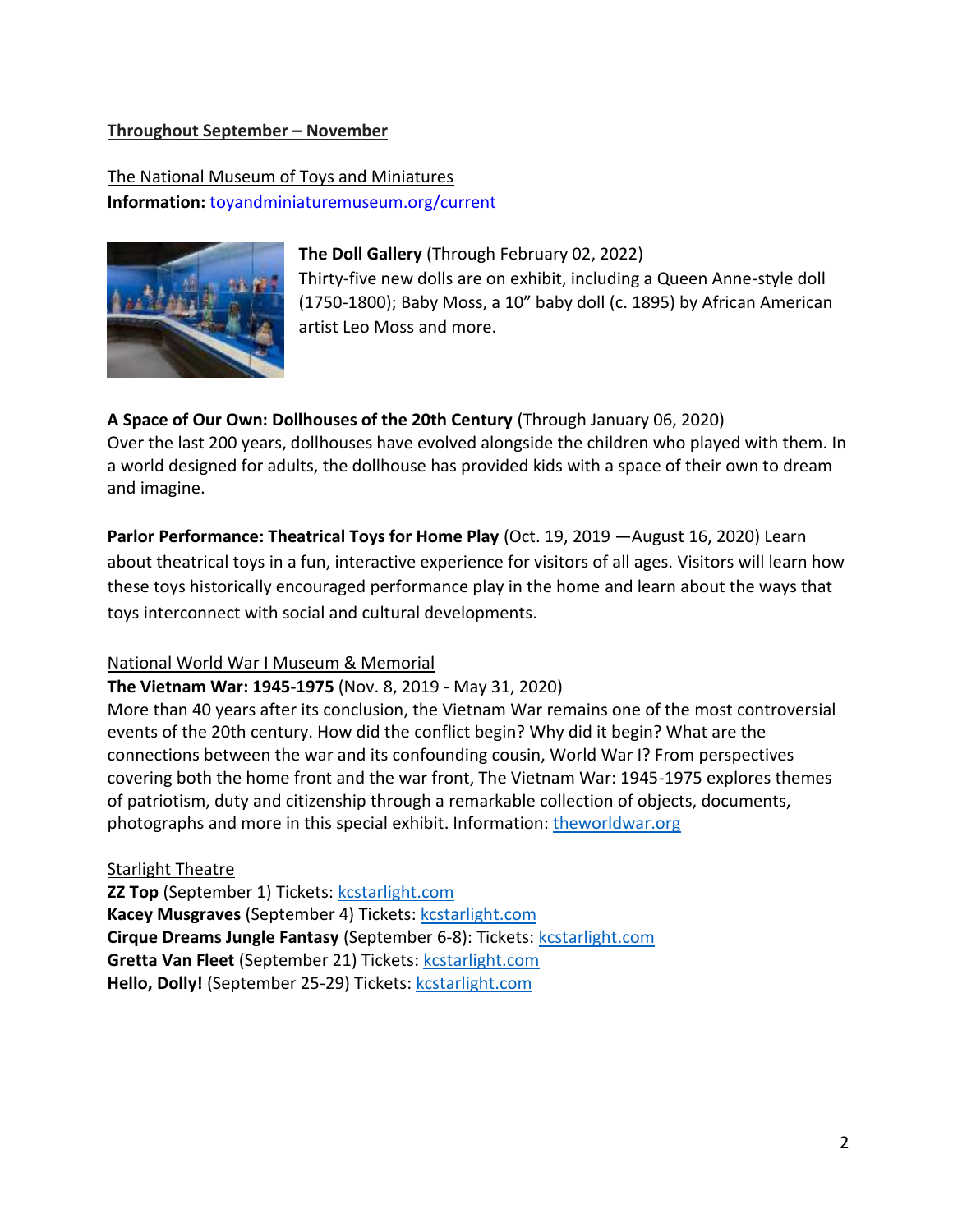### Kauffman Center for the Performing Arts

**Los Tucanes de Tijuana** (September 6 in the Muriel Kauffman Theater) Tickets[: kauffmancenter.org](https://tickets.kauffmancenter.org/tucanes)

**The Kingdom Choir** (October 1 in Helzberg Hall) Tickets: **kauffmancenter.org Jack Hanna's Into the Wild Live! Presented by Nationwide** (October 1 in the Muriel Kauffman Theater) Tickets: [kauffmancenter.org](https://tickets.kauffmancenter.org/jackhanna)



**Boys II Men** (October 2 in the Muriel Kauffman Theater) Tickets: [kauffmancenter.org](https://tickets.kauffmancenter.org/boyziimen) **It Was 50 Years Ago Today – A Tribute to The Beatles White Album**

(October 3 in the Muriel Kauffman Theater) Tickets:

[kauffmancenter.org](https://tickets.kauffmancenter.org/whitealbum)

**Béla Fleck, Zakir Hussain & Edgar Meyer with special guest Rakesh Chaurasia** (October 9 in Helzberg Hall) Tickets: [kauffmancenter.org](https://tickets.kauffmancenter.org/belafleck)

**Mary Chapin Carpenter and Shawn Colvin** (October 10 in Helzberg Hall)

[Tickets: kauffmancenter.org](https://tickets.kauffmancenter.org/carpenter)

**Indigo Girls** (November 19 in the Muriel Kauffman Theatre) Tickets: [kauffmancenter.org](https://tickets.kauffmancenter.org/indigo)

## Johnson County Museum

**Expanding OZ** (now through November 2, 2019)

The Wizard of Oz started with a book, but has inspired U.S. and international popular culture! Explore a collection full of favorites and surprises. Located in the Museum, included in general admission.

# **Latinos in the Heartland** (September 3-November 2, 2019)

From westward trails to the railroads to recent immigrants, learn about the Kansas City region's deep Latino heritage. Digital interactive exhibit in English and Spanish.

Kansas City Royals Theme Nights September 3 - Bark at the Park September 4 - [Pride Night](https://www.mlb.com/royals/tickets/specials/pride?affiliateId=tdl-Kansas_City_Royals-tickets-Kansas_City_Royals:_Tickets:_Royals_Promotional_Tickets-single_game_tickets-promo_theme_ticket-Desktop-Portrait) September 13 - [Girls Night Out](https://www.mlb.com/royals/tickets/specials/girls-night-out?affiliateId=tdl-Kansas_City_Royals-tickets-Kansas_City_Royals:_Tickets:_Royals_Promotional_Tickets-single_game_tickets-promo_theme_ticket-Desktop-Portrait) September 14 [Teacher Appreciation Night](https://www.mlb.com/royals/tickets/specials/teacher-appreciation?affiliateId=tdl-Kansas_City_Royals-tickets-Kansas_City_Royals:_Tickets:_Royals_Promotional_Tickets-single_game_tickets-promo_theme_ticket-Desktop-Portrait) September 15 - [Star Wars Day](https://www.mlb.com/royals/tickets/specials/star-wars?affiliateId=tdl-Kansas_City_Royals-tickets-Kansas_City_Royals:_Tickets:_Royals_Promotional_Tickets-single_game_tickets-promo_theme_ticket-Desktop-Portrait)

September 25 - [Love Your Melon Day](https://www.mlb.com/royals/tickets/specials/love-your-melon?affiliateId=tdl-Kansas_City_Royals-tickets-Kansas_City_Royals:_Tickets:_Royals_Promotional_Tickets-single_game_tickets-promo_theme_ticket-Desktop-Portrait)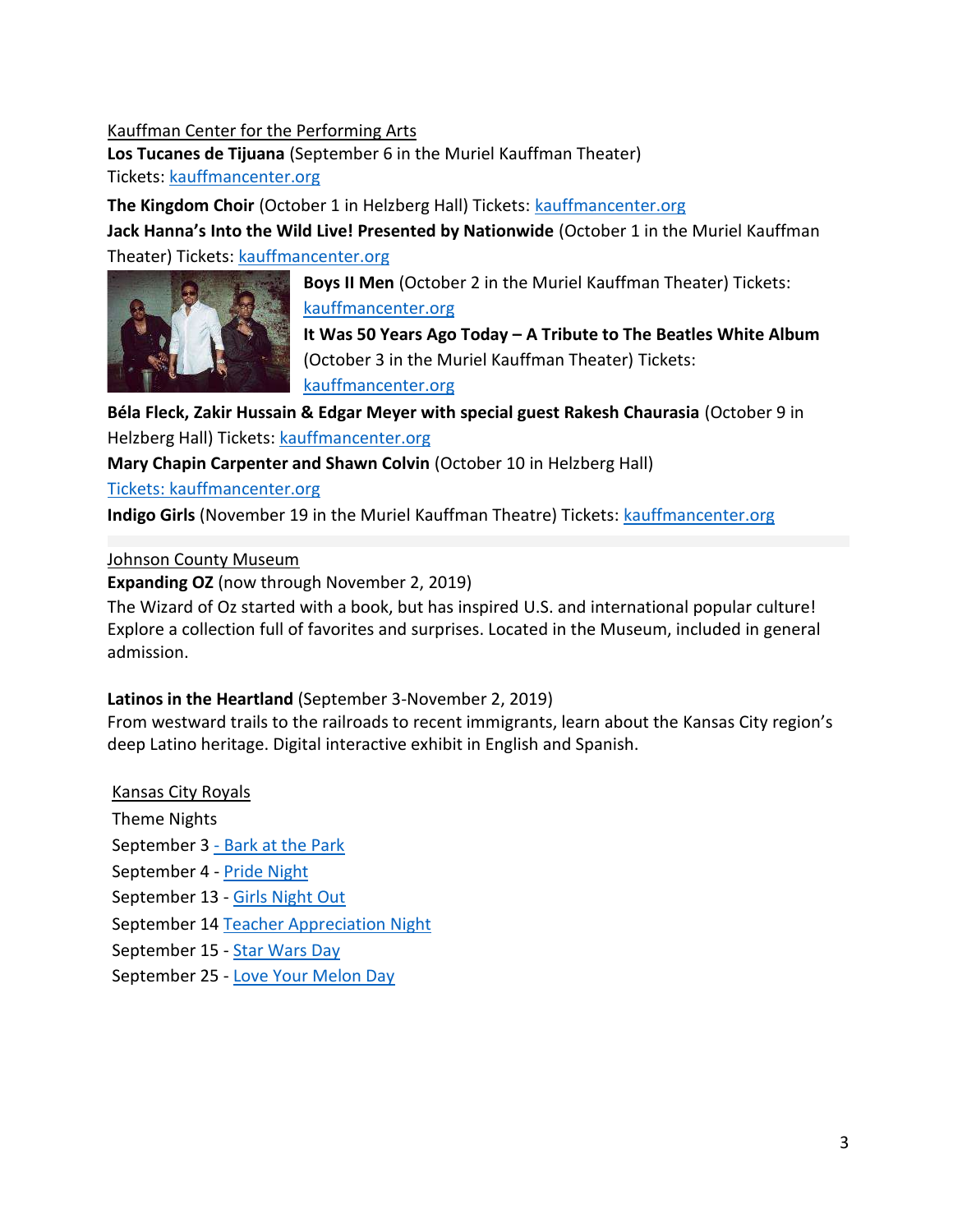#### Carolyn's Country Cousins



Known as Kansas City's premier pumpkin patch and educational farm, this outdoor attraction includes a Barnyard Ball Toss, Spider slide, Jumping pillow, Truck slide, indoor restrooms, and pumpkin cannon (The Pumpkinator). For information about the weekends below, visit [carolynscountrycousins.com/attractions.](http://www.carolynscountrycousins.com/attractions)

# **Sampling Weekend** (September 21 – 22, 2019 10 a.m. – 7 p.m.)

Festivities include a sampling of fudge, kettle korn, and our famous pumpkin donuts! Enjoy farm activities including pick-your-own pumpkin patch, petting farm, hayrides, pig races, and more!

# **The Farm Scavenger Hunt Weekend** (September 28 - 29 from 10 a.m. - 7 p.m.)

Kids will search all over the farm for specific clues for a chance to win prizes! Live music bands will play throughout the day. Check the website for information.

## **Grandparents Weekend** (October 5 - 6 from 10 a.m. - 7 p.m.)

Grandparents who bring their grandchildren to the farm receive \$4 off their admission! Live music and DJ throughout the weekend.

# **Pirates & Princesses Weekend** (October 12 - 13 from 10 a.m. - 7 p.m.)

Come dressed as your favorite Buccaneer or Princess and receive an extra carousel ride! Live music throughout the weekend.

# **Superhero Weekend** (October 19 - 20 from 10 a.m. - 7 p.m.)

Come dressed as your favorite superhero and meet Superman and Wonder Woman on both days! Costume contest at 12:15 p.m. (for ages 12 and under) on both Saturday and Sunday. Live music throughout the weekend.

# **Halloween Weekend** (October 26 - 27 from 10 a.m. - 7 p.m.)

Dress in your best costume and come have a faBOOlous time! Participate in the costume contest at 12:15 p.m. (for ages 12 and under) on both Saturday and Sunday. Enjoy live music, pick-yourown pumpkin, watch pig races, pet farm animals, eat pumpkin doughnuts, and much more!

### Kansas City Zoo

**Hoots & Howls** (October 5, 6, 12, 13, 19, and 20 10 a.m. to 3 p.m. )

Hoots and Howls is packed with fun for all ages! Cruise around on a pedal tractor, navigate a hay bale maze, sing along with our interactive DJ and take a ride on the Scare-o-cel. Enjoy a hayride around the Zoo and create a wild craft in the lobby. Information: [kansascityzoo.org](https://www.kansascityzoo.org/events/hoots-and-howls/)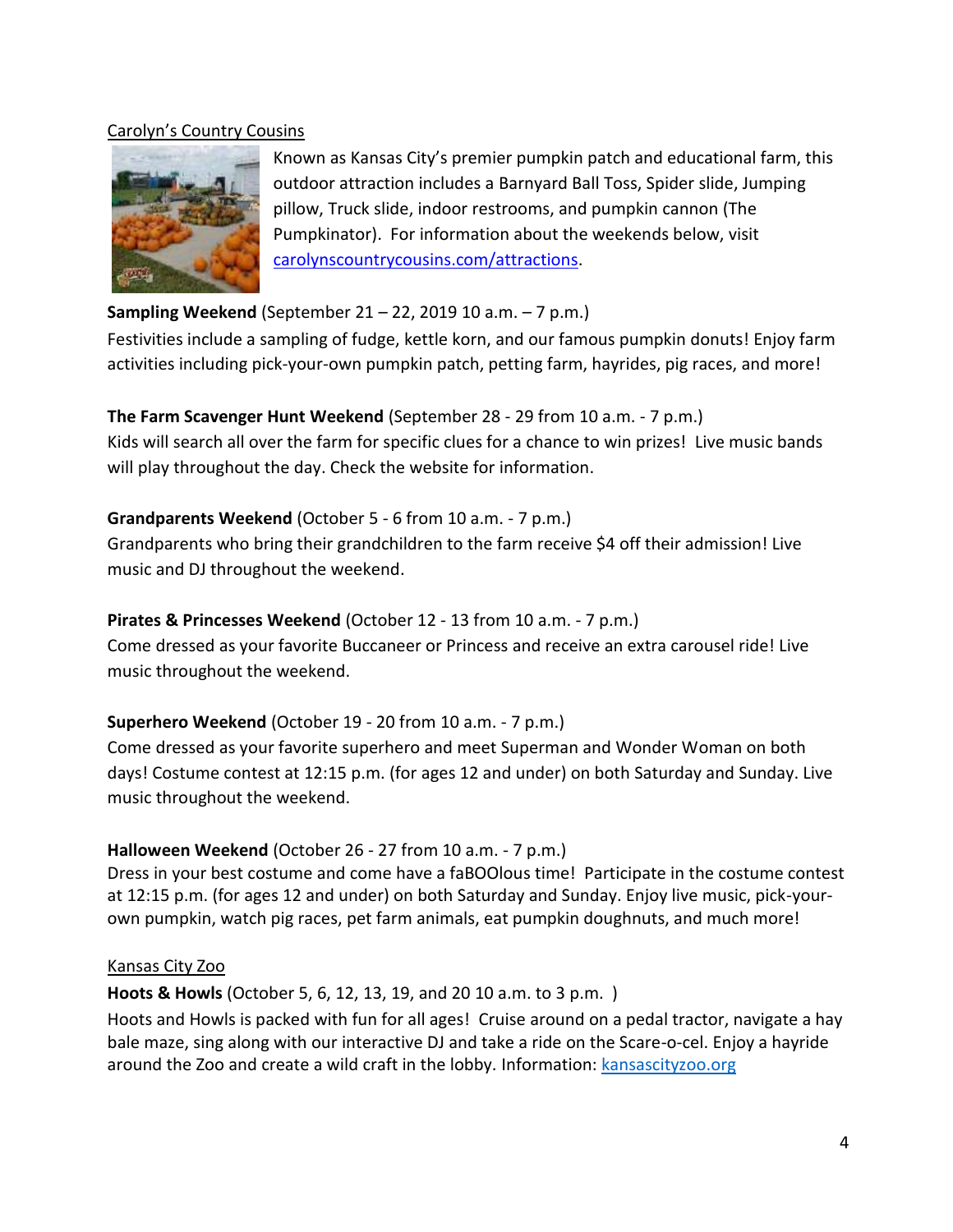#### Worlds of Fun

**Halloween Haunt** (Friday and Saturday nights September 14 – October 26) Experience the thrills of your favorites rides and chills of 13 extreme haunts as you navigate the fog-filled midways where over 400 monsters lurk to feed off your dreams. All you fear is waiting for you at the Midwest's largest Halloween event. Tickets: [worldsoffun.com/haunt](https://www.worldsoffun.com/play/haunt)

**The Great Pumpkin Fest** (Saturdays and Sundays September 14 – October 28) This family-friendly event is all treats and no tricks featuring a special PEANUTS™- themed Halloween-themed activities for kids, including trick-or-treat, hale bale maze, a costume contest and petting zoo. Plus Planet Snoopy, a specially designed kids area with over 21 kids rides. Tickets[: worldsoffun.com/greatpumpkinfest](https://www.worldsoffun.com/play/great-pumpkin-fest)

## **September Events**

## Kansas City Repertory Theatre

**Cat on a Hot Tin Roof by Tennessee Williams** (Sept. 6 - 29 at Spencer Theatre) Tennessee Williams' Pulitzer Prize-winning masterpiece packs all the power today as when it premiered in 1955. The story of "Maggie the Cat," her tormented husband Brick, and their night at patriarch Big Daddy's birthday party remains a powerful study of character, conflict, and suspense. Tickets: kcrep.org

### National World War I Museum & Memorial

# **Hobbit Day Board Game Marathon** (September 22 | Noon -5 p.m.)

Celebrate International Hobbit Day with the Tolkien Society of Kansas City as they host a board game marathon, featuring Middle-earth and World War I-themed games such as The Grizzled, Risk: The Lord of the Rings Trilogy Edition and more! Drop-in any time from Noon to 5 p.m. and feel encouraged to BYOG (bring your own game) to test your skills on the birthday of the J. R. R. Tolkien's beloved characters, Bilbo and Frodo Baggins. Information: [theworldwar.org/](https://www.theworldwar.org/)

### Johnson County Museum



# **History on Tap - They Changed My Name/Cambiaron Mi Nombre** (September 26 6 p.m.)

Teacher and artist José Faus brings together the dynamics of immigration and a personal journey, told through visual art and poetry. Drinks and snacks provided. Humanities Kansas partnership. Ages 21+. Call 913-831-3359 to register.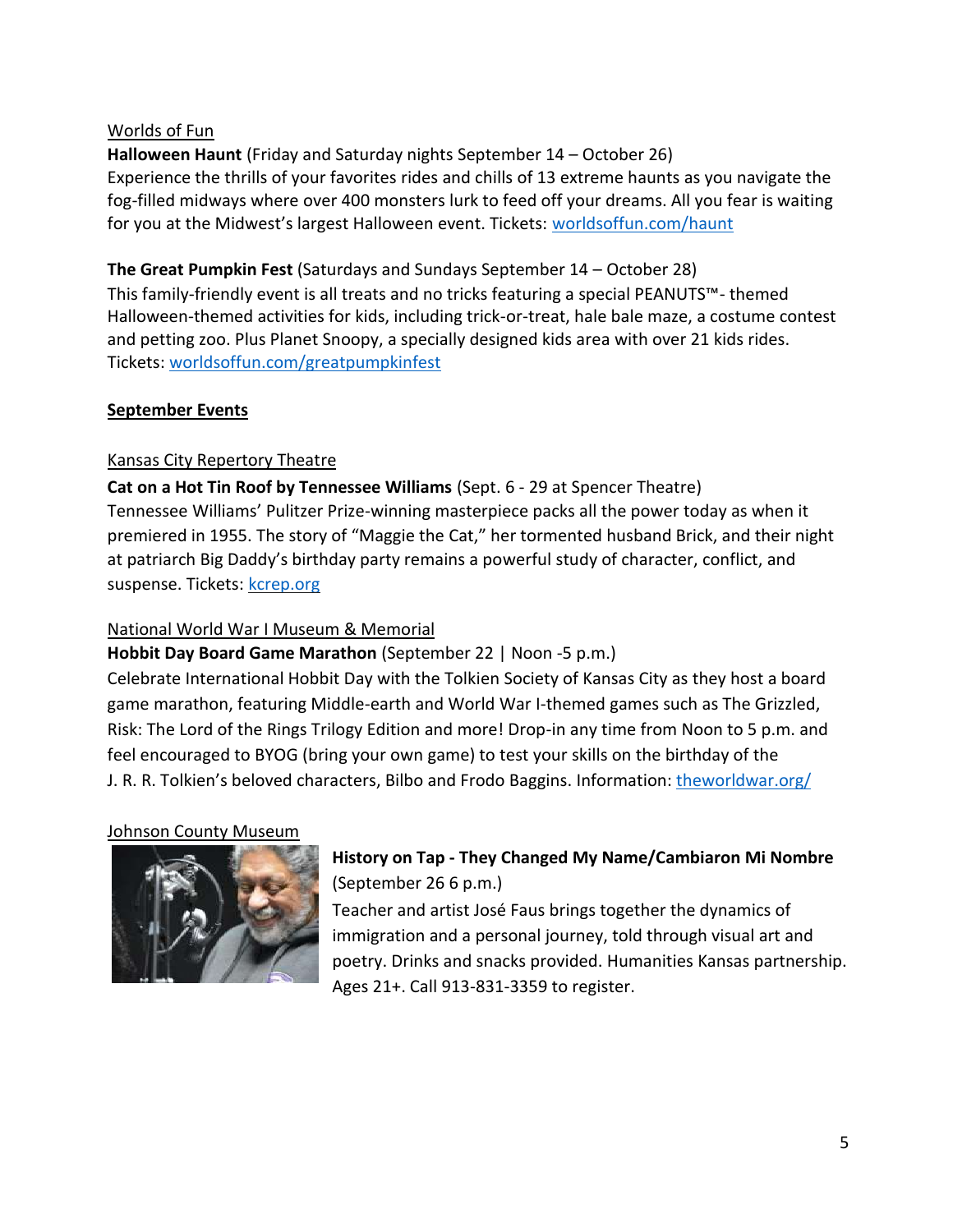## **An Evening of Latino Art, Music & Poetry** (September 26 5:30 p.m.)

Immerse yourself in a cultural evening with featured artists Miguel Rivera, Calpulli Iskali and Xánath Caraza along with inspired tastings in honor of Hispanic Heritage Month. All ages.

### National WWI Museum and Memorial

## **Bricks and Mavericks** (September 28 | 11 a.m.)

LEGO Master Builder Joe Nunnink takes flight at the National WWI Museum and Memorial with a series of interactive demonstrations on building WWI-era airplanes. Learn from the best and then



create your own plane! Family-friendly demonstrations begin at 11 a.m., 11:45 a.m. and 12:30 p.m. Presented in partnership with LEGOLAND® Discovery Center Kansas City. The event is free to the public. Information: [theworldwar.org](https://www.theworldwar.org/)

## Midwest Genealogy Center

### **Veterans Salute** (September 28 10 a.m. – 3 p.m.)

Join Mid-Continent Public Library's annual tribute to the service and sacrifice of our community's veterans featuring guest speaker Vincent Morales from the Veterans Community Project and a ribbon-cutting for the new Midwest Genealogy Center Community Hall. Enjoy displays of military artifacts and vehicles, fun family activities, and a pinning ceremony for all attending veterans, plus a free tailgate lunch while supplies last. Information: [mymcpl.org/VeteransSalute.](https://www.mymcpl.org/events/veterans-salute)

### **October Events**

### Jackson County Parks and Recreation

**44th Annual Festival of Arts, Crafts & Music at Missouri Town 1855** (October 5 10 a.m. – 5 p.m. and October 5 11 a.m.  $-5$  p.m.)

Discover why this popular annual fall event has been a family tradition for thousands over 40 years. Skilled interpreters, crafters and artisans will bring this antebellum living history site to life with period music, dance, games, crafts, a fun-filled hay wagon ride, and delicious foods. Please, no pets. \$10 per car. Learn more: [makeyourdayhere.com](https://www.makeyourdayhere.com/Calendar.aspx?EID=261&month=10&year=2019&day=19&calType=0)

### Johnson County Museum

# **Lunch and Learn - Nuestra Herencia Americana: Hispanic-American Roots in Northeast Kansas** (October 8 11:30 a.m.)

Did you know the peso was the first currency in the KC area? Daniel Serda presents the region's history of Hispanic Culture to mark Hispanic Heritage Month. Bring a lunch. \$5, includes museum admission. Museum members receive a 20% discount - call (913) 831-3359 to register. Ages 21+.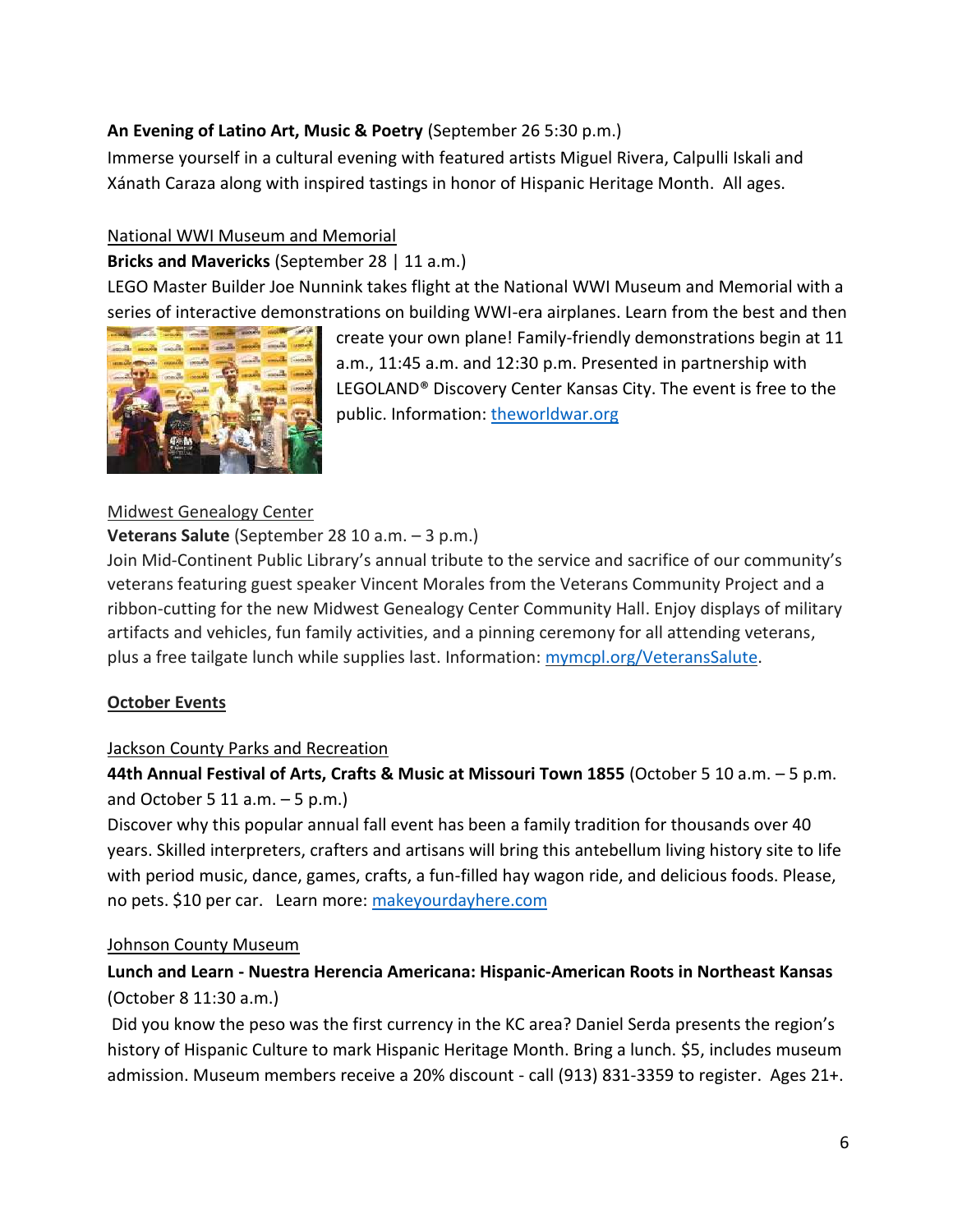#### Kansas City Ballet



**Camina Burana** (October 11-20 Kauffman Center for the Performing Arts) A hugely popular and insatiably indulgent celebration of life and love. Carl Orff's Carmina Burana is a pulsating choral work that provides an incredible landscape for choreographed spectacle. Most have experienced it as a choral presentation, but few have seen it as it was originally imagined. Tickets: [kcballet.org](https://www.kcballet.org/performances-tickets/2019-2020-season/carmina-burana/)

#### HyVee Arena



### **HyVee Arena Alive 5k Race** (October 12)

Join us at Hy-Vee Arena, the nation's first multi-level sports complex, for the Inaugural Arena Alive 5k! Kick off the fall as you run, walk, hop, or skip 3.1 miles through the Historic West Bottoms OR Stockyards district, finishing INSIDE of Hy-Vee Arena! Free t-shirt, medal, and all day pass to the Arena. Register now at [hyveearena.com](https://www.hyveearena.com/upcoming-events/arenaalive5k/)

#### Kansas City Repertory Theatre

### **For Colored Girls Who Have Considered Suicide / When The Rainbow Is Enuf**

#### (Oct. 18 - Nov. 10 at Copaken Stage)

At a time when there were few stories about women of color, poet-activist-novelist-playwright Shange penned a now-seminal and treasured work of American Theatre. Seven African American women, each identified solely by a color, traverse class, gender, sexuality, and geography in this highly personal 'choreo-poem.' Tickets**:** [kcrep.org](https://kcrep.org/)

#### Breakout KC

#### **Breakout & Seek** (Sunday October 20)

Kansas City's puzzle-filled scavenger hunt is back Sunday, October 20! Join Kansas City's top-rated escape room, Breakout KC, on a new adventure near our Park Place location with prizes and bragging rights on the line. Round up your team of up to six people and get ready to race against the clock and other teams. Breakout & Seek teams will find themselves immersed in a farmer's market throughout Park Place. [Information: breakoutkc.com/breakout-seek](https://breakoutkc.com/breakout-seek/)

#### Kansas City Zoo

#### **Brew at the Zoo & Wine Too** (October 19 7 – 11 p.m.)

Enjoy an evening of live music and sampling from a variety of local breweries and wineries. We will also have food trucks on site to tame the roar in your belly! Music, beer & wine samples and two full-size drink tickets are included with your ticket. Adults 21+. Tickets: [kansascityzoo.org](https://www.kansascityzoo.org/events/brew-zoo-wine/)